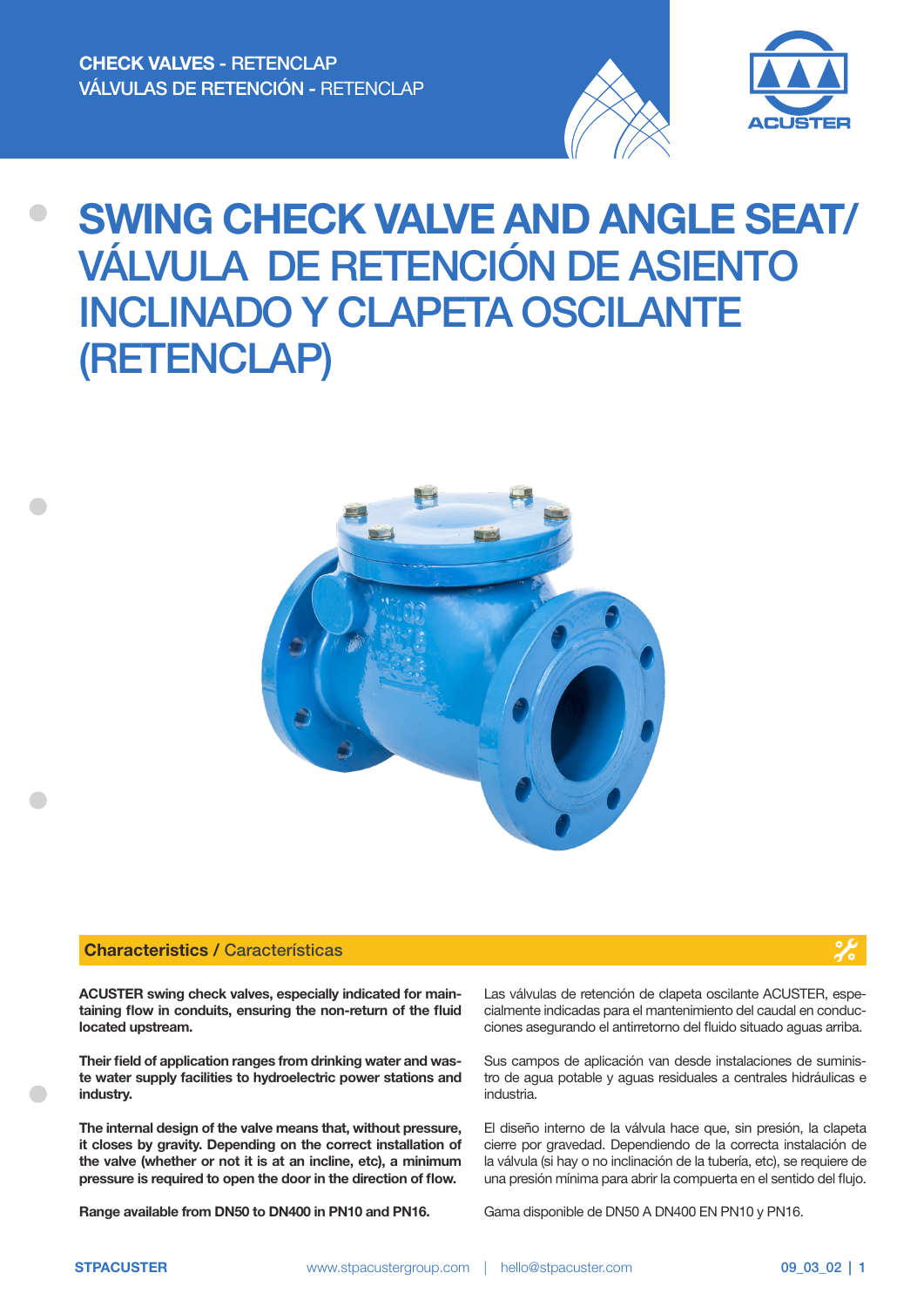## CHECK VALVES - RETENCLAP VÁLVULAS DE RETENCIÓN - RETENCLAP





## Applications / Aplicaciones

## $\odot$

#### Pipes / Tuberías

Used for all kinds of drinking water or sewage water supply lines with liquid backflow protection requirements.

Se aplica sobre todo tipo de instalaciones de transporte de aguas limpias para el consumo humano o aguas residuales con necesidades de protección de retorno del fluido.

## Range of application / Rango de aplicación Flanged couplings from DN50 to DN400.

Para agua de PN10 a PN16.

## Working pressures / Presiones de trabajo For water from PN10 to PN16.

Para agua de PN10 a PN16.

#### Material specifications / Especificaciones de materiales



Body and cover: Ductil Iron GGG40 Cuerpo y tapa: Fundición Ductil GGG40.

Cover swing: Ductil Iron GGG40. Cover with EPDM. Tapa clapeta: Fundición ductil GGG40. Recubrimiento en EPDM.

Bolting: Stainless steel. Eje bisagra y tornillería: Acero inoxidable.

Coating: Polyamide epoxy coating min. 250 μ. Colour blue RAL 5015. Water fit for human consumption (WRAS). Recubrimiento: Pintura epoxy poliamida con un espesor mínimo de 250μ. Color azul RAL 5015. Apto para agua de consumo humano (WRAS).

Cover gasket: EPDM. Junta de la tapa: EPDM.